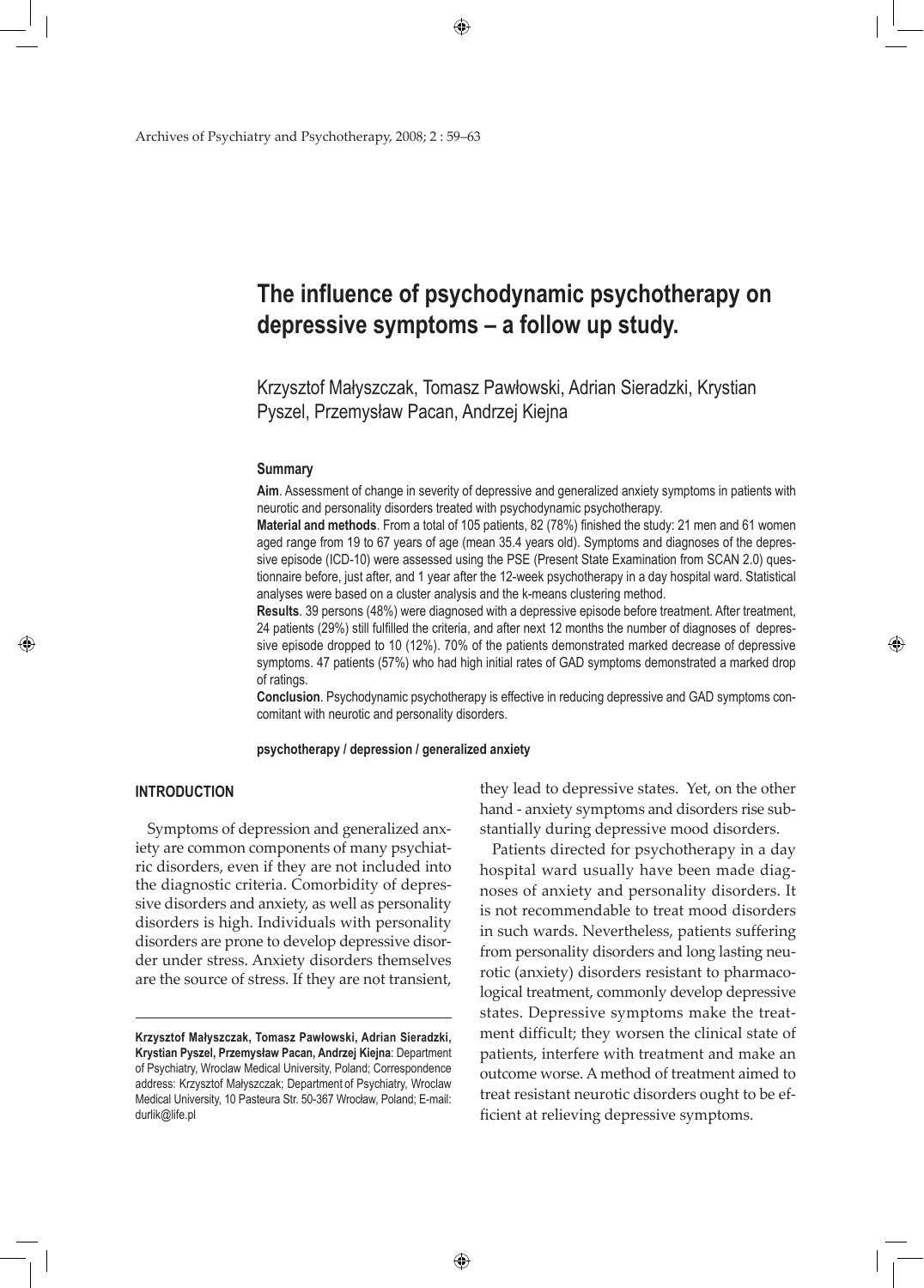⊕

 A view that depression is a condition arising mainly from biological background is naive. Many studies showed that aetiology of depression is complicated and comprises of biological, psychological and sociological elements [1, 2]. A mixture of these elements makes up a depressive disorder. Yet, in spite of symptomatic similarities, there may not be one single type of depression. Patients with neurotic and personality disorders develop mainly depressive disorders related to stress and those based on prominent individual vulnerability to life adversity. Thus, it is interesting to assess how psychotherapy influences this kind of depressive states.

## **MATERIAL AND METHODS**

A total of 105 patients (26 men and 79 women) were included in the study. 82 of them (78%) finished the study: 21 men and 61 women aged from 19 to 67 years of` age (mean 35.4 years old). There were no statistical differences in age and sex between the groups that finished the study and those that didn't. The loss of contact and the withdrawal of consent were the main reasons for the discontinuation of the study.

| Table 1. illustrates the demographic parameters of the subjects. |  |  |  |
|------------------------------------------------------------------|--|--|--|
|                                                                  |  |  |  |

| sex   | Ν  | $\%$ | age (mean)             | Years of education |
|-------|----|------|------------------------|--------------------|
| men   | 21 | 26   | 21-48 (30.4)           | $11-20(14.6)$      |
| women | 61 | 74   | 19-67 (37.1)           | $8-21(14)$         |
| total | 82 |      | $ 100\% $ 19-67 (35.4) | $8-21(14.2)$       |

All of them were patients admitted to the day hospital in order to treat neurotic and personality disorders. 50 subjects (61%) had been diagnosed with neurotic disorder, 23 subjects (28%) had been diagnosed with personality disorder, 6 subjects (7%) had been diagnosed with both, and 3 subjects (4%) had been diagnosed with depression. The patients underwent a 12 week intensive group therapy with a psychodynamic setting and analysis of transference. There were two 1.5 h sessions every working day. Each session consisted in an individual session with the therapist against a background of the group, lasting 45 minutes and then 45 minutes of free discussion, when therapists gave only short comments occasionally. Every Tuesday there were psychodramas, games and other forms of figurative activity.

The severity of symptoms and diagnoses of depression were assessed using PSE (Present State Examination from the SCAN 2.0) questionnaire. The PSE questionnaire is aimed at assessing, measuring and classifying the psychopathology and behaviour associated with major psychiatric syndromes. An interview is carried out by a clinician, who rates the severity of symptoms on a 4 point scale: (0) symptom absent after appropriate examination, (1) the symptom was present during the interview but only to a mild degree, below the threshold for diagnosis, but noticeable, (2) the symptom is definitely present, but of moderately severe intensity or, if severe, was present for less than half the interview, and (3) severe for more than half the period of the interview [3, 4]. Severity of depression was calculated as a total of all the 10 depressive symptoms severity, therefore ratings range from 0 to 30. Severity of generalized anxiety was calculated in a similar way. Symptoms of the generalized anxiety disorder (GAD) were divided into 2 groups: the first group comprising of 8 psychological symptoms and the second group comprising of 13 somatic symptoms. A total of symptoms severity in each group was normalized to fit a range from 0 to 30, and then the totals were added and divided by 2 to obtain a mean value from groups of psychological and somatic symptoms. Diagnoses of depression were made using the ICD-10 criteria for depressive episode (F32.x). Medical history of recurrent depressive disorder was omitted, but patients with a history of a manic or a hypomanic episode were excluded from the study.

◈

Statistical analyses were based on a cluster analysis and the k-means clustering method. The number of clusters depended of the size of the smallest cluster, it has been decided that this clusters have to contain at least 16 persons (20%). Statistical comparisons between groups were made by means of the parametric t-test for repeated measures and the chi-square test using the statistical computer program Statistica (version 7). The study was carried out in accordance with the guidelines of the local ethic committee and supported by the Committee of Scientific

Archives of Psychiatry and Psychotherapy, 2008; 2 : 59–63

⊕

⊕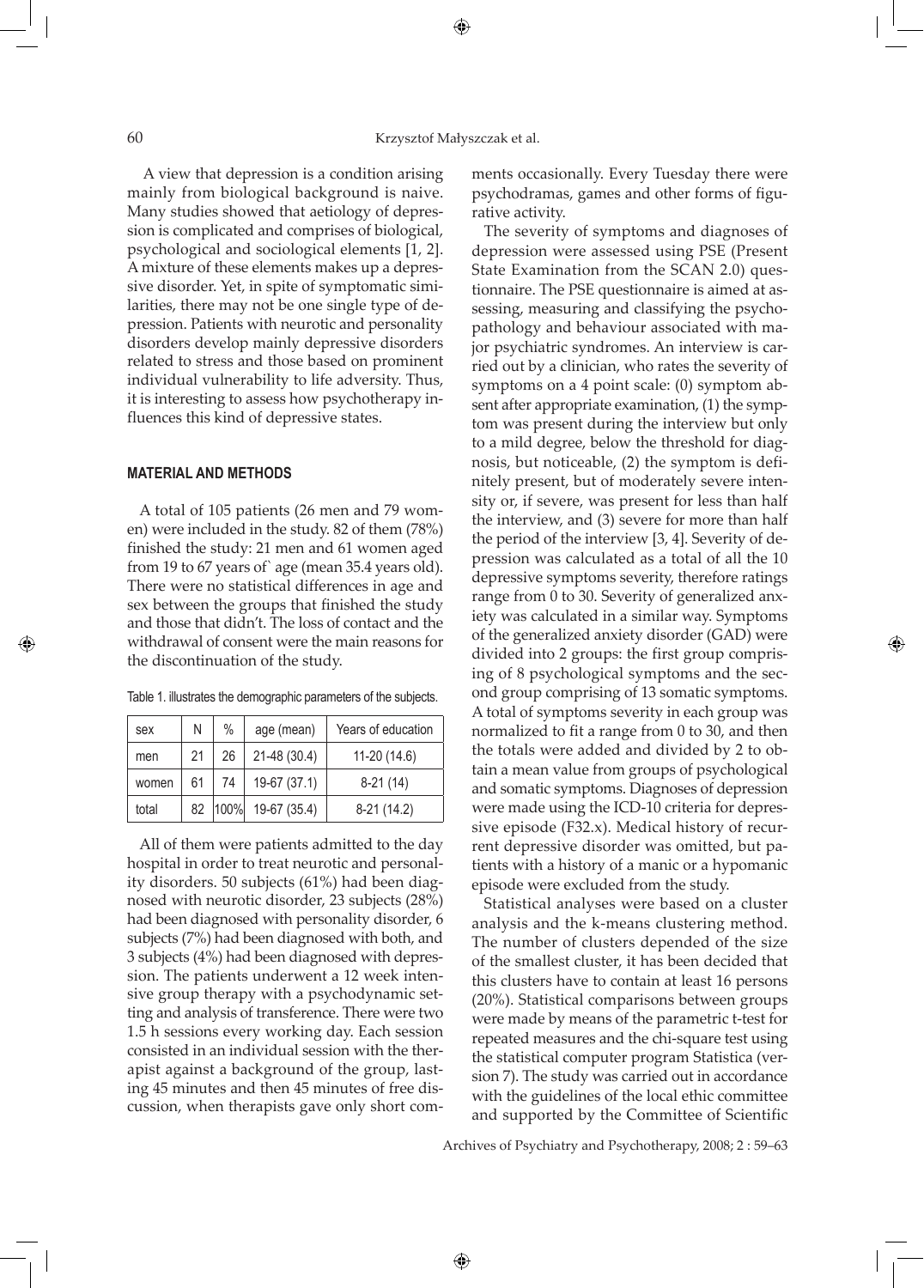◈

Researches as a scientific research in years 2004 – 2006 (grant 2 P05B 111 27).

## **RESULTS**

◈

From 82 patients that completed the study 39 persons (48%) were diagnosed as having a depressive episode during the initial examination (prior to treatment  $- t_1$ ). All the patients were also diagnosed with neurotic or personality disorders. After the treatment  $(t_2)$  24 patients (29%) were diagnosed as having the depressive episode, after the next 12 moths of follow-up  $(t_3)$ , the number of diagnoses dropped to 10 (12%). Change of prevalence of the depressive episode diagnosis between  $t_1$  and  $t_3$  was statistically significant (chi-square =  $30.86$ ,  $p < 0.001$ ), just as it was between  $t_1$  and  $t_2$  (chi-square = 7.62, p = 0.006) and between  $t_2$  and  $t_3$  (chi-square = 8.87, p = 0.003). Mean symptom severity dropped from 13.96 through 9.35 after 12 weeks of treatment (t = 7.63, p < 0.001), up to 6.75 after 12 months of follow up ( $t = 9.86$ ,  $p < 0.001$ ). The difference between  $\mathfrak{t}_2$  and  $\mathfrak{t}_3$  was smaller, but it was also statistically significant ( $t = 4.65$ ,  $p < 0.001$ ). Fig 1. illustrates the changes in the severity of depressive symptoms. The cluster analysis revealed 4 clusters of different patterns of change. Looking from the endpoint, clusters 1 and 3 had similar medium ratings of depressive symptoms (12.6 and 10.3 respectively), while clusters 2 and 4 had similar low ratings of depressive symptoms (3.9 and 3.5 respectively). Therefore, half of the patients finished the follow up period almost without depressive symptoms while the second half finished the follow up period with medium ratings of depressive symptoms. This is a significant drop of symptoms' severity if one takes into consideration the fact that at the initial examination 32 patients (clusters 1 and 2) had high ratings, 25 patients (cluster 3) had medium ratings and 25 patients (cluster 4) had quite low ratings (but about twice higher than at the endpoint). Only 25 patients (30%) in cluster 3 demonstrated no significant drop of depressive ratings.

Changes in the severity of generalized anxiety symptoms are a little bit different (Fig. 2). 47 patients (57%) demonstrated a drop of GAD ratings (clusters 1 and 2), half of the patients demonstrated a drop to low ratings, the second half

Archives of Psychiatry and Psychotherapy, 2008; 2 : 59–63

of the patients demonstrated a drop to medium ratings. In the case of 35 patients (43%) initially low ratings of GAD symptoms had not been changed.

Figure 1. Changes in severity of depressive symptoms in 4 clusters – results of a cluster analysis.



Figure 2. Changes in severity of generalized anxiety symptoms in 3 clusters – results of a cluster analysis.

◈



# **DISCUSSION**

↔

Psychodynamic psychotherapy is not a common method of treatment of depressive disorders. Nevertheless, it is in the focus of attention because an essential proportion of depressive disorders is dependent on the personality. In the past there was a clear distinction between neurotic and endogenous depression. It has been assumed that neurotic depression came directly from personality structure and stress. Endog-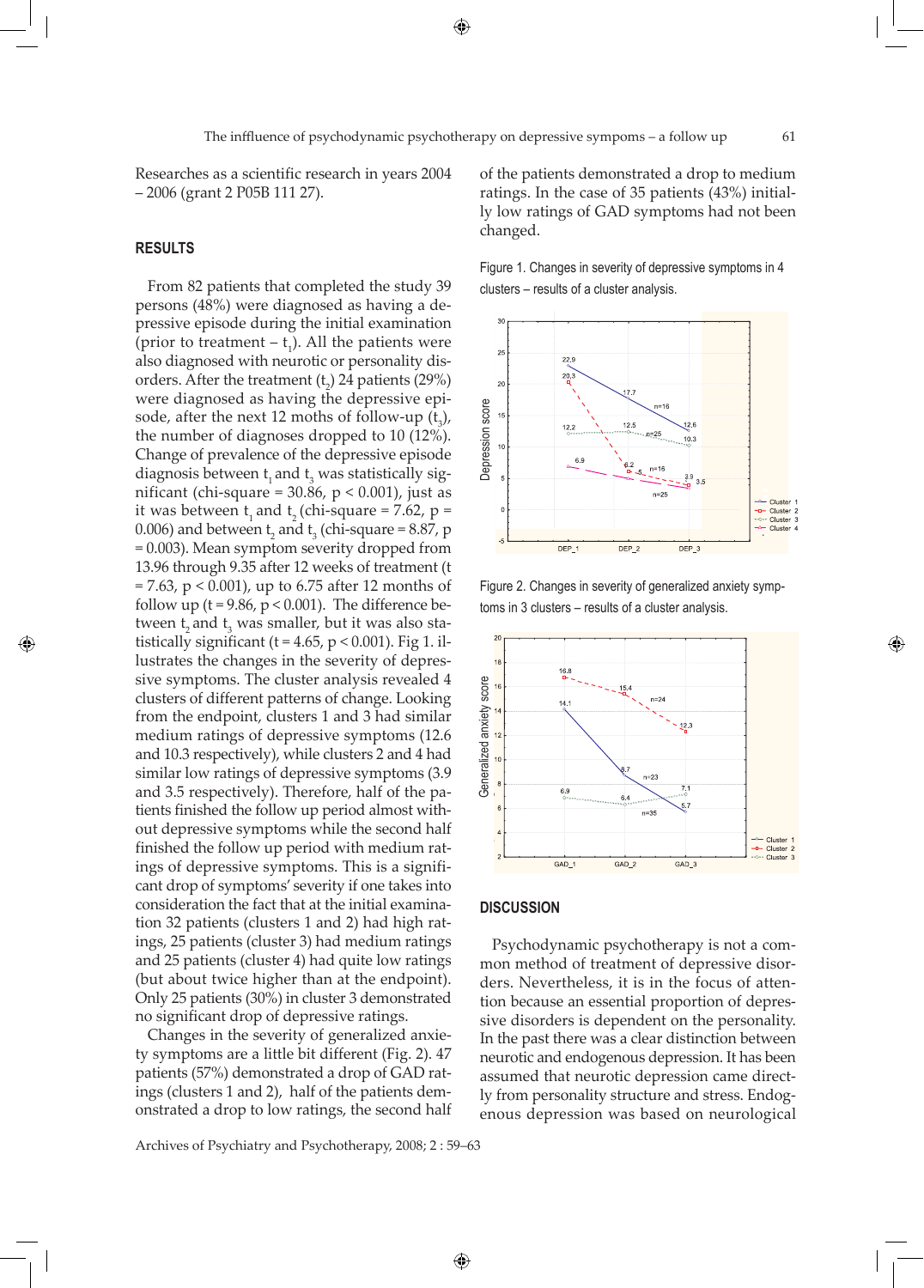⊕

disturbances. However, nowadays a border between these two kinds of depression is vague. ICD-10 and DSM-IV classifications define only one depression is spite of its aetiology.

There is an increased number of publications showing that the personality structure and adverse life events are essential in the development of depression [5, 6, 7, 8]. Neuroticism is a personality trait which has a prominent link to depression. Yet, although neuroticism is easily measured and related to the pathology of personality, it is still not clear what does the trait of neuroticism mean. Thus, depression that is based on a high level of neuroticism is linked to personality structure and can be treated with psychotherapy, especially psychodynamic therapy, as this type of psychotherapy addresses the personality change.

There are several papers on the efficacy of psychodynamic psychotherapy in depression. Bond in his review on this issue claims that all the previous studies show significant improvement in symptoms in patients who were depressive before treatment with psychodynamic psychotherapy. There is no data showing that psychodynamic psychotherapy is more or less effective than other forms of psychotherapy in depression [9].

Wenneberg et al. showed that psychodynamic psychotherapy was effective in decreasing depressive symptoms in patients manifesting a history of substance abuse after 18 months of therapy [10]. Franz et al. carried out a multi-centre retrospective study on a sample of 495 patients. The results show good efficacy of inpatient treatment measured with depression scales, as 55% of all the patients indicated that they had markedly improved [11].

Some studies assessed the efficacy of psychodynamic psychotherapy with pharmacotherapy. de Maat et all carried out a randomized study on 97 patients treated with short psychodynamic supportive psychotherapy (SPSP) during which 45 patients were treated with pharmacotherapy and 171 patients were treated with their combination. There were no differences in symptoms reduction between SPSP and pharmacotherapy, but therapists and patients favoured SPSP. Combined therapy was found superior to pharmacotherapy, but not to SPSP alone [12]. The study of Bond on 53 patients with depression (with or without personality disorder) showed a significant improvement during psychotherapy or combined psycho- and pharmacotherapy [13]. de Jonghe et al. investigated whether combined therapy has advantages over psychotherapy alone. They carried out a 6-month randomized clinical trial which compared SPSP therapy with combined therapy in ambulatory patients with mild or moderate major depressive disorder. Results showed that the advantages of combining antidepressants with psychotherapy were equivocal [14]. In a six-month randomized clinical trial of antidepressants and combined therapy, Kool et al. showed that for depressed patients with personality disorders, combined therapy was more effective than pharmacotherapy. Combined therapy was not more effective than pharmacotherapy alone for depressed patients without personality disorders [15].

About half of the patients who were treated in the day hospital for neurotic disorder have personality disorders, concomitant or just personality disorder. The second half has various character disturbances. Thus, psychodynamic psychotherapy aiming at changing personality and treating neurotic disorders can be effective also in reducing depressive symptoms. It is important, because almost a half of the patients have a concomitant diagnosis of mild or moderate depression. After 12 weeks of treatment and 12 months of follow up, depressive disorders prevalence dropped from 48% to 12%. Taking into account depressive ratings, there were 4 patterns of change. Patients with high initial ratings (clusters 1 and 2) demonstrated a drop of depressive symptoms, down to almost a lack of symptoms (cluster 2) or a marked decrease of symptoms severity (cluster 1). Patients, initially with low depressive ratings demonstrated even a lower level of symptoms severity after follow-up (cluster 4). There was, though, a group of patients (which constituted 30% of subjects) with median ratings of depression (cluster 3) that demonstrated no significant change in depressive symptoms.

◈

Results in GAD symptoms change were a little bit different in comparison to the depressive symptoms' change. The main difference was the lack of the group with median symptoms severity that demonstrated no change in ratings (like cluster 3 of depressive symptoms). Patients with high ratings of GAD symptoms demonstrated a

Archives of Psychiatry and Psychotherapy, 2008; 2 : 59–63

⊕

◈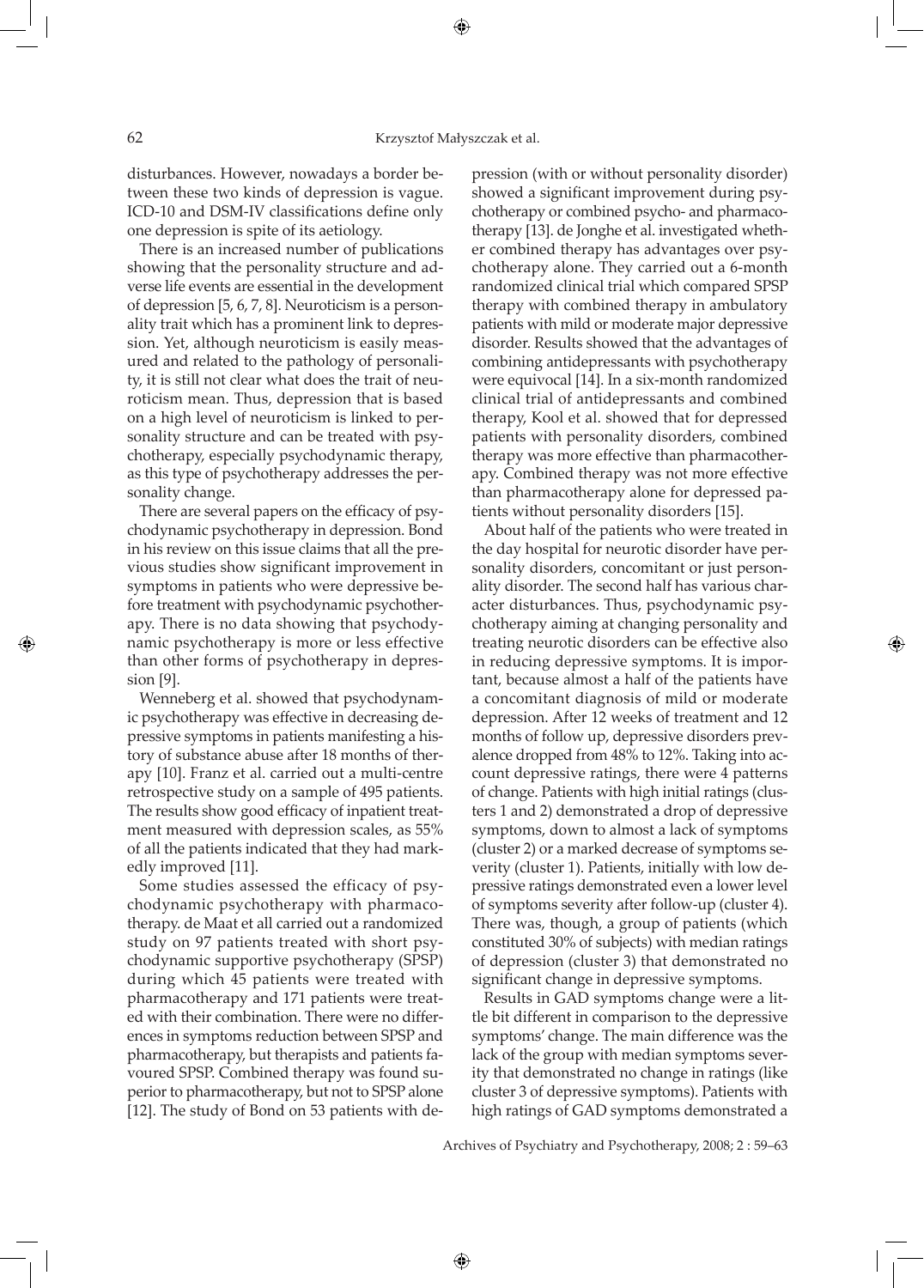⊕

high (cluster 1) or moderate (cluster 2) reduction of symptoms severity. Subjects with low ratings of GAD symptoms had no change in symptoms severity (cluster 3).

The fact that the reduction in symptoms' severity has been done during the therapy as well as during the follow-up is an important finding. It could be presumed that psychotherapy started a change in personality that resulted in symptomatic improvement during the one-year follow-up.

# **CONCLUSION**

In all the patients, 70% demonstrated a marked decrease of depressive symptoms, no matter what the initial depressive ratings were. Taking into account GAD symptoms, almost all the patients who have high initial rates demonstrated a marked drop of ratings. Psychodynamic psychotherapy is effective in reducing depressive and GAD symptoms concomitant with neurotic and personality disorders.

## **REFERENCES**

◈

- 1. Kendler KS, Gardner ChO, Prescott CA. Toward a comprehensive developmental model for major depression in women. Am J Psychiatry, 2002, 159:1133—1145.
- 2. Kendler KS, Gardner ChO, Prescott CA. Toward a comprehensive developmental model for major depression in men. Am J Psychiatry, 2006, 163: 115—124.
- 3. World Health Organization. Schedules for Clinical Assessment in Neuropsychiatry, Version 2.0, Manual. Geneva: World Health Organization; 1994.
- 4. World Health Organization. Schedules for Clinical Assessment in Neuropsychiatry, Version 2.0, Glossary. Geneva: World Health Organization; 1994.
- 5. Kendler KS, Kuhn J, Prescott CA. The Interrelationship of neuroticism, sex, and stressful life events in the prediction of episodes of major depression. A J Psychiatry 2004, 161: 631—636.
- 6. Oldenhinkel A, Bouhuys AL, Brilman EI, Ormel J. Functional disability and neuroticism as predictors of late-life depression. Am J Geriatr Psychiatry, 2001, 9: 241—248.
- 7. Ormel (2) J, Rosmalen J, Farmer A. Neuroticism: a non-informative marker of vulnerability to psychopathology. Soc Psychiatry Psychiatr Epidemiol, 2004, 39: 906—912.
- 8. Ormel J, Wohlfarth T. How Neuroticism, long-term difficulties and life situation change influence psychological distress: A longitudinal model. J Pers Soc Psychol, 1991, 5, 744—755.
- 9. Bond M. Psychodynamic psychotherapy in the treatment of mood disorders. Curr Opin Psychiatry, 2006, 19: 40—43.
- 10. Wenneberg P, Weinryb RM, Lindgren A, Busch M, Saxon L, Skarbrandt E. The development of depression during psychodynamic group psychotherapy among subjects in substance abuse remission. Subst Use Misuse, 2005, 40: 543—549.
- 11. Franz M, Janssen P, Lensche H, Schmidtke V, Tetzlaff M, Martin K, Wöller W, Hartkamp N, Schneider G, Heuft G. On the effects of psychoanalytic oriented psychotherapy – an inpatient multicenter study. Z Psychosom Med Psychoter, 2000, 46: 242—258.
- 12. de Maat S, Dekker J, Schoevers R, van Aalst G, Gijsbersvan Wijk C, Hendriksen M, Kool S, Peen J, Van R, de Jonghe F. Short Psychodynamic Supportive Psychotherapy, antidepressants, and their combination in the treatment of major depression: a mega-analysis based on three randomized clinical trials. Depress Anxiety, 2007, 7: in printing.
- 13. Bond M, Perry JC. Psychotropic medication use, personality disorder and improvement in long-term dynamic psychotherapy. J Nerv Ment Dis, 2006, 194: 21—26.
- 14. de Jonghe F, Hendricsen M, van Aalst G, Kool S, Peen V, Van R, van den Eijnden E, Dekker J. Psychotherapy alone and combined with pharmacotherapy in the treatment of depression. Br J Psychiatry, 2004, 185: 37—45.
- 15. Kool S, Dekker J, Duijsens IJ, de Jonghe F, Puite B. Changes in personality pathology after pharmacotherapy and combined therapy for depressed patients. J Personal Disord, 2003, 17: 60—72.

Archives of Psychiatry and Psychotherapy, 2008; 2 : 59–63

◈